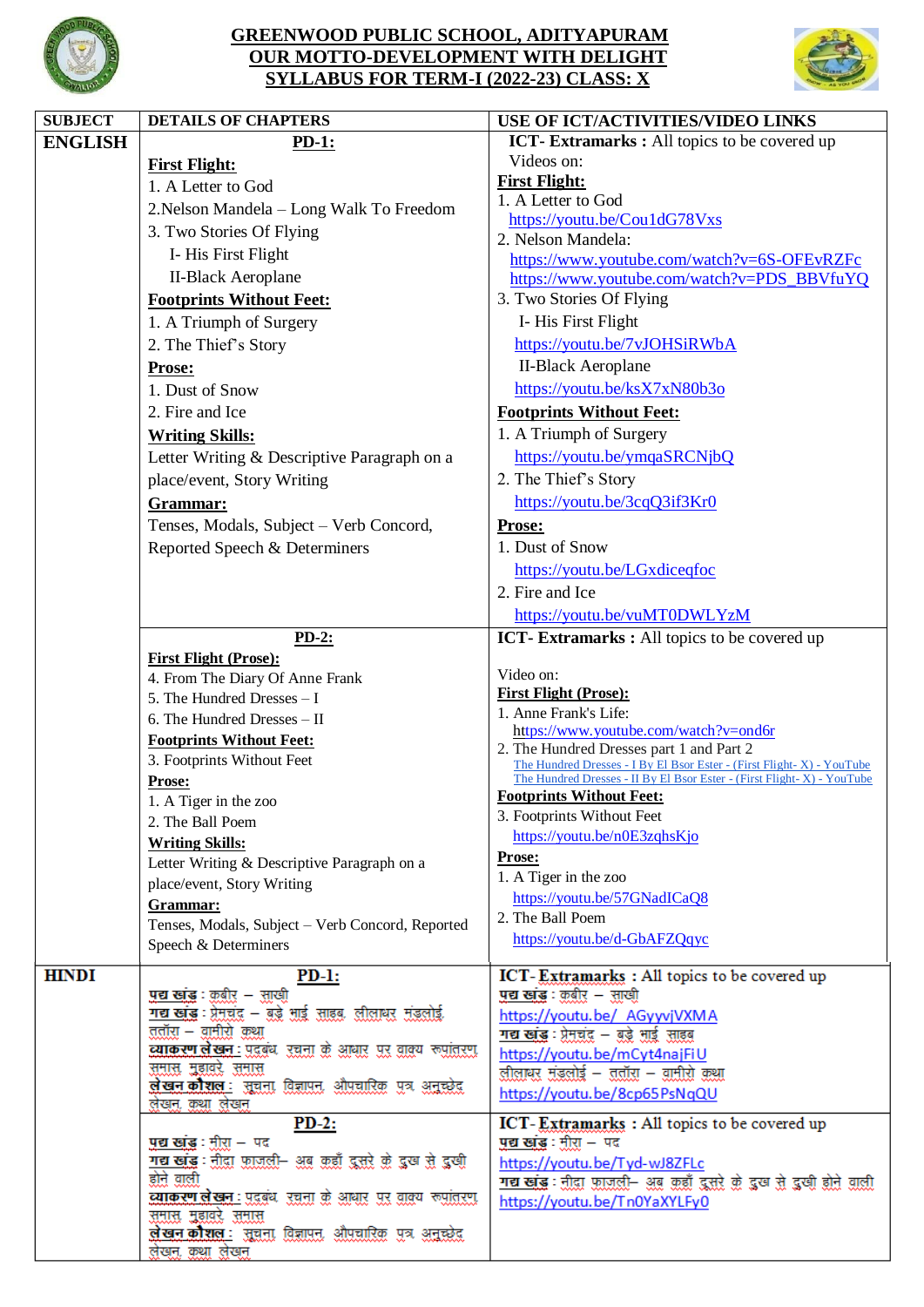|                | i=] vuqPNsn ys[ku] dFkk ys[ku                  |                                                           |
|----------------|------------------------------------------------|-----------------------------------------------------------|
| <b>SUBJECT</b> | <b>DETAILS OF CHAPTERS</b>                     | USE OF ICT/ACTIVITIES/VIDEO LINKS                         |
| <b>MATHEM</b>  | $PD-1$ :                                       | ICT:                                                      |
| <b>ATICS</b>   |                                                | CAT: Videos / PPT                                         |
|                | Ch 1: Real Number                              | Real life Applications of Real numbers:                   |
|                |                                                | https://www.youtube.com/watch?v=1AdmiHM310Y               |
|                | Ch 2: Polynomials                              | Chapter 2: Polynomials                                    |
|                |                                                | http://www.youtube.com/watch?v=FsotIB0Usvw                |
|                | $PD-2:$                                        | http://www.sosmath.com/algebra/factor/fac01/fac01.html    |
|                |                                                | Chapter 3: Pair of Linear Equations in two variables      |
|                | Ch 3: Pair of Linear Equation in Two Variables | http://www.mathguide.com/lessons/Systems.html             |
|                | $Ch 4$ – Coordinate Geometry                   | http://www.youtube.com/watch?v=cwHR_B9zK7k&feature=       |
|                |                                                | related                                                   |
|                |                                                | Coordinate Geometry:                                      |
|                |                                                | https://www.youtube.com/watch?v=EUPaOy5ekkg               |
|                |                                                | <b>ART INTEGRATED ACTIVITY -</b>                          |
|                |                                                | Drawing Mind map or graphic organiser on topic Linear     |
|                |                                                | Equations.                                                |
|                | TERM-1:                                        | Triangles: www.youtube.com/watch?v=edtFK_7uViQ            |
|                |                                                | Introduction to Trigonometry                              |
|                | Ch 5 - Triangles,                              | http://www.youtube.com/watch?v=zxfvu6zXCBg                |
|                | Ch 6 - Introduction of Trigonometry,           | Area Related to circles:                                  |
|                |                                                | https://www.youtube.com/watch?v=7f9_U85_YX4               |
|                | $Ch-7$ – Areas Related to Circles              | Probability:                                              |
|                |                                                | https://www.youtube.com/watch?v=7EdPJv6ib8U               |
|                | $Ch-8$ – Probability                           | <b>Maths Lab Activities</b>                               |
|                |                                                | Activity 8 - To obtain a formula for the area of a circle |
|                |                                                | experimentally.                                           |
|                |                                                | <b>ART INTEGRATED ACTIVITY:</b>                           |
|                |                                                | Represent the outcomes of Playing cards using drawing     |
|                |                                                | of different typesof cards.                               |
| <b>SCIENCE</b> | <u>PD-I:</u>                                   | <b>Chap-1</b> Life Processes                              |
|                | <b>Biology:</b>                                | https://youtu.be/7VsvMB5jdFY                              |
|                |                                                | <b>Chapter 1:</b> Chemical Reactions & Equations          |
|                | <b>Chap-1</b> Life Processes                   | https://www.youtube.com/watch?v=HbIdp5DURJA               |
|                | <b>Chemistry:</b>                              | https://www.youtube.com/watch?v=6esN2vQCwrY               |
|                | 1. Chemical Reaction and Equations             | https://www.youtube.com/watch?v=OE0MMIyMTNU               |
|                | 2. Acids Bases and Salts                       | https://www.youtube.com/watch?v=m8t4btjJd5Y               |
|                | Physics:                                       |                                                           |
|                | Light – Reflection and Refraction              | <b>Chapter 2:</b> Acids, Bases and Salts                  |
|                |                                                | https://www.youtube.com/watch?v=jRm2WFMEORQ               |
|                |                                                | https://www.youtube.com/watch?v=Jfa2wxpJJBA               |
|                |                                                | https://www.youtube.com/watch?v=DupXDD87oHc               |
|                |                                                | https://www.youtube.com/watch?v=xiJp841nuiw               |
|                |                                                | https://www.youtube.com/watch?v=TokGHtbTQCY               |
|                |                                                | https://www.youtube.com/watch?v=yKn0wiQ_0eU               |
|                |                                                | https://www.youtube.com/watch?v=uD31kU2sSl4               |
|                |                                                | Light – Reflection and Refraction                         |
|                |                                                | https://youtu.be/Ym5xqyWHq-w                              |
|                | PD-II:                                         | <b>Chap-1</b> Life Processes                              |
|                | <b>Biology: Chap-1 Life Processes</b>          | https://youtu.be/7VsvMB5jdFY                              |
|                | <b>Chemistry: 3. Metals and Non Metals</b>     | 3. Metals and Non Metals                                  |
|                | Physics: Human eye and colourful world         | https://youtu.be/0MgCeHqgCSQ                              |
|                |                                                | Human eye and colourful world                             |
|                |                                                |                                                           |
|                |                                                | https://youtu.be/EfP38ak0Qis                              |